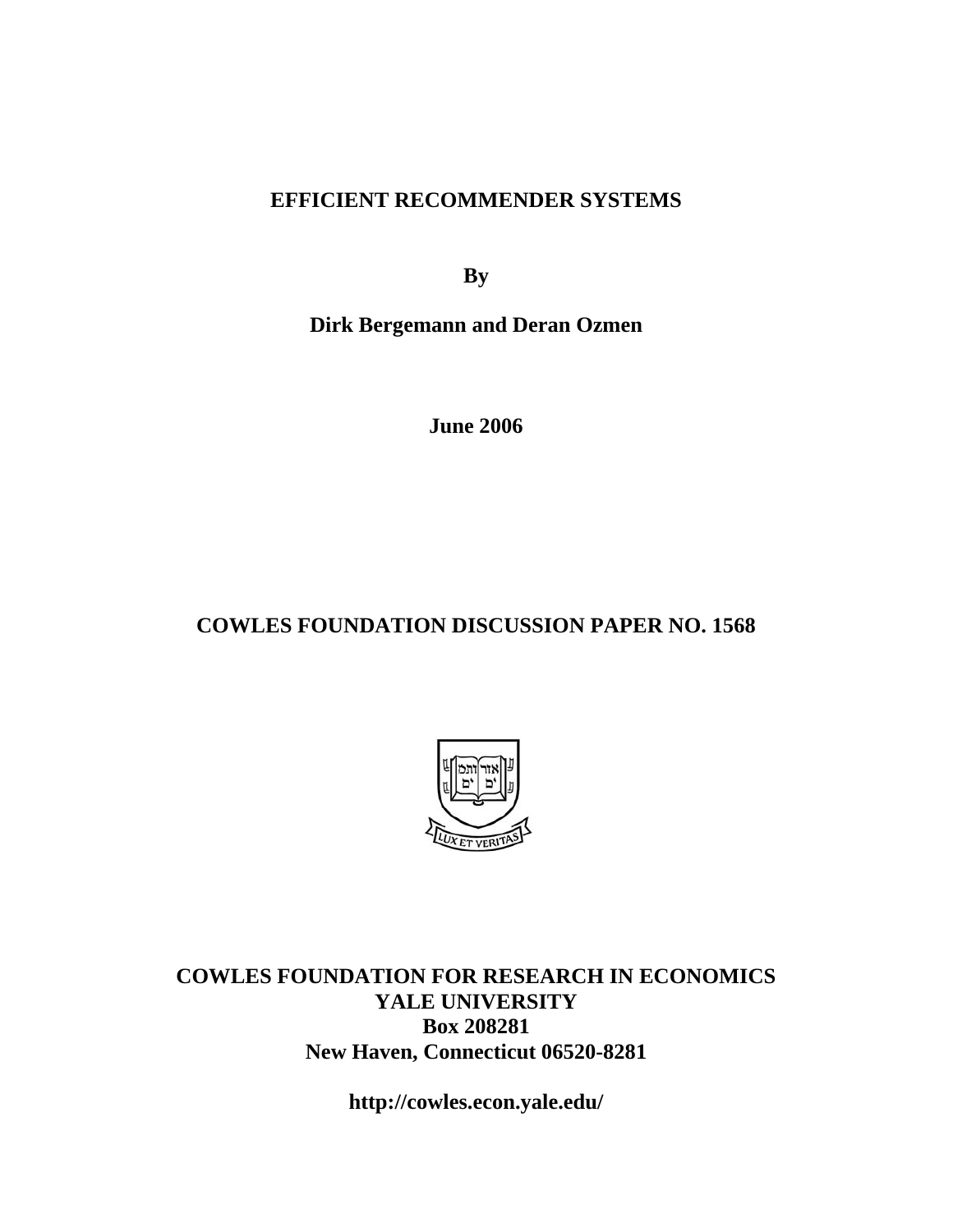# Efficient Recommender Systems

Dirk Bergemann Yale University New Haven, CT 06511 dirk.bergemann@yale.edu

Deran Ozmen Yale University New Haven, CT 06511 deran.ozmen@yale.edu

April 2006 Extended Abstract

## Abstract

We study the efficient allocation of buyers in the presence of recommender systems. A recommender system affects the market in two ways:  $(i)$  it creates value by reducing product uncertainty for the customers and hence (ii) its recommendations can be offered as add-ons, which generates informational externalities. We investigate the impact of these factors on the efficient allocation of buyers across different products.

We find that the efficient allocation requires that the seller with the recommender system has full market share. If the recommender system is sufficiently effective in reducing uncertainty, it is optimal to have some products to be purchased by a larger group of people than others. The large group consists of customers with flexible tastes.

## 1 Introduction

The large volume of transactions on the internet gives rise to a large accumulation of data about customers and products. This enables internet sellers to build databases that consist of personalized data on all their customers, the customers' past purchases and the feedback from those purchases. In this paper we analyze one specific use of the accumulated information, "recommender systems". A recommender system is a software program which uses the accumulated data to make statistical inferences about what product a particular customer would like when she returns to the website.

From an economic point of view, a recommender system represents an informational linkage that creates additional surplus by reducing uncertainty for the customers. In this paper we present a two-period, two-product model that describes the interaction between a seller employing a simple recommender system and a competitive fringe with no such system, to analyze the surplus created by recommender system. This paper takes an efficiency point of view and investigates how that surplus could be maximized.

There are usually two sources of uncertainty involved in the decision process of a customer. She may be unsure about her tastes and/or characteristics of the products. In our model, we focus only on product uncertainty in the on-line market for horizontally differentiated products, where the difference in customers' tastes translate into differences in the willingness to pay for decreased uncertainty. Our recommender system acts as a mechanism that collects customer evaluations, through which the seller infers more information about the products. The seller reveals whatever inference he makes to his "loyal" customers, those who have made a purchase from him before. Thus, a loyal customer has the chance to make a more informed choice using the inference revealed to her by the recommender system.

As we mentioned above, a recommendation can be considered as an add-on: it is an additional service a customer receives on top of the purchase she makes. Recommendations, however, are different from typical add-ons and bundle elements because their quality is determined endogenously by the information accumulated through the seller's sales. Thus the efficiency problem of what market share each seller should have entails informational externalities. These externalities can be separated into two elements. The first element is what we call the "volume externality". This externality represents the general coordination element inherent in the problem, which is that as the seller has more customers, he will be able to make better recommendations. This element determines how much of the market the seller should capture to maximize the surplus. The second one is the \product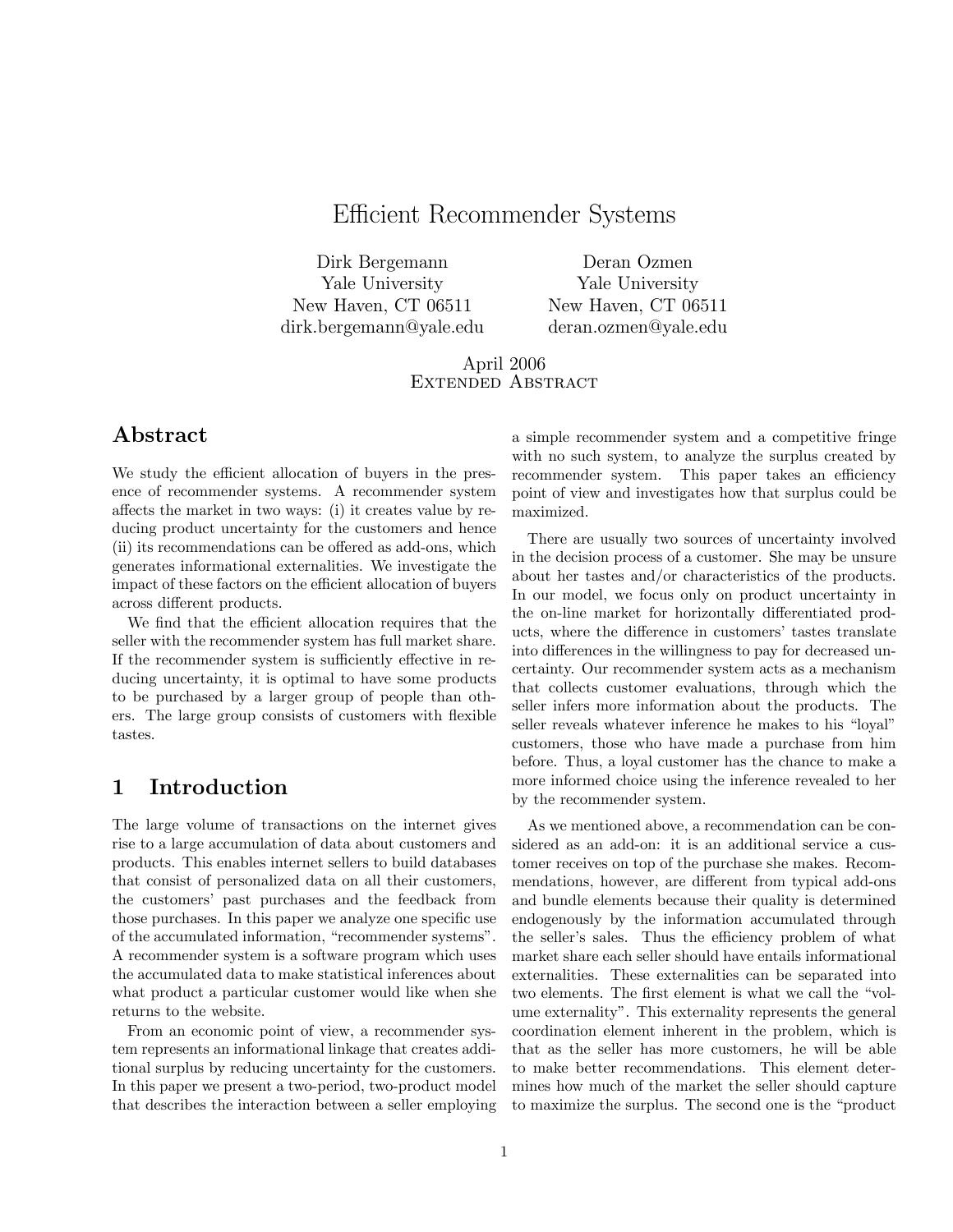externality". This externality relates to the distribution of buyers within one seller over different products. If there are a lot of customers buying one particular product in one period, it might be worth having other customers delay the purchase of that product and purchase the other products for that period. The strength of this effect determines whether equal amounts of information should be accumulated on each product or whether there are increasing returns to information so that a large volume of buyers should be induced to buy some products and provide information at the expense of other products on which smaller volume of information is gathered. In the model, the customers differ both in the type of product they prefer and in the intensity of their preferences. Some buyers are more flexible in their choices than others. It is the buyers with inflexible tastes who really benefit from the recommendation service.

Avery, Resnick and Zeckhauser (1999) consider a recommender system with a single product and sequential choice. Ansari, Essegaier and Kohli (2000) describe and compare methods of prediction which range from classic linear regression to Bayesian methods.

## 2 Model

Market The supply side of the market consists of a seller with a recommender system, denoted by  $M$ , and a competitive fringe of sellers with no recommender system, denoted by  $F$ . The demand side consists of a continuum of buyers, and each buyer has a choice between one of two products. Each buyer is characterized by his preference parameter  $\theta$  which is distributed uniformly over  $[-1, 1]$ . The products are denoted by  $x \in \{-1, 1\}$ . The gross utility of a buyer of type  $\theta$  is specified by:

$$
u(\theta, x) = v - (\theta - x)^2.
$$
 (1)

As an example consider the product line to be books. Then the two types of the product can represent "mystery" versus \romance" novels. We can consider the buyers with preference parameters close to  $-1$  or 1 as "inflexible" and buyers with preference parameter close to 0 as "flexible", because the former group would insist on their favorite kind of book whereas the latter group would not be adverse to trying other kinds.

Timing and Choices In each period new products arrive and there is some uncertainty about their characteristics. The sellers and buyers share a common prior on these products' types. In period 0 two products, denoted by  $l$  and  $h$ , arrive at both sellers. These products are differentiated with respect to the priors attached to them. Let  $x_i \in \{-1, 1\}$  be the true type of product  $i \in \{l, h\}$ and  $\alpha_i \equiv \Pr(x_i = 1)$ . The two products arrive with symmetric uncertainty:

$$
\alpha_h = \frac{1}{2} + \varepsilon
$$
  
\n
$$
\alpha_l = \frac{1}{2} - \varepsilon
$$
\n(2)

where  $\varepsilon \in [0, \frac{1}{2}]$ . The initial priors are differentiated by  $\varepsilon$ , which we refer to as "initial information".

In period 1 a new product, m, arrives with prior  $\alpha_m \in$  $\{\alpha_l, \alpha_h\}$  at all sellers. In period 0, neither the buyers nor the sellers know what the exact value of  $\alpha_m$  will be in period 1, but they attach  $\frac{1}{2}$  probability to  $\alpha_m$  being  $\alpha_h$ and  $\alpha_l$ . The time-line is presented below.



Figure 1: Timeline

**Learning** Between periods  $0$  and  $1$  seller  $M$  receives information form his buyers. We aggregate the information as follows: Let  $\mu_i$  denote the measure of buyers who buy product  $i \in \{l, h\}$  from seller M in period 0. Seller M receives a random signal  $y_i(x_i) \in \{-1, 0, 1\}$  on the type of each product  $i \in \{l, h\}$  between periods 0 and 1, where

$$
\Pr(y_i(x_i) = 0 | x_i) = 1 - \mu_i \n\Pr(y_i(x_i) \in \{-1, 1\} | x_i) = \mu_i
$$

We can interpret a signal of 0 as containing no information, or simply the failure to receive an informative signal. Given that the seller receives a relevant signal, the probability of the signal being correct is:

$$
Pr(y_i(x_i) = x_i | y_i(x_i) \in \{-1, 1\}, x_i) = \frac{1}{2} + \gamma,
$$

where  $\gamma \in [0, \frac{1}{2}]$ . We interpret  $\gamma$  as the informativeness of the signal. Given the probabilistic structure, we view the recommender system as a mechanism that computes the posterior beliefs for each product  $i$  based on the signal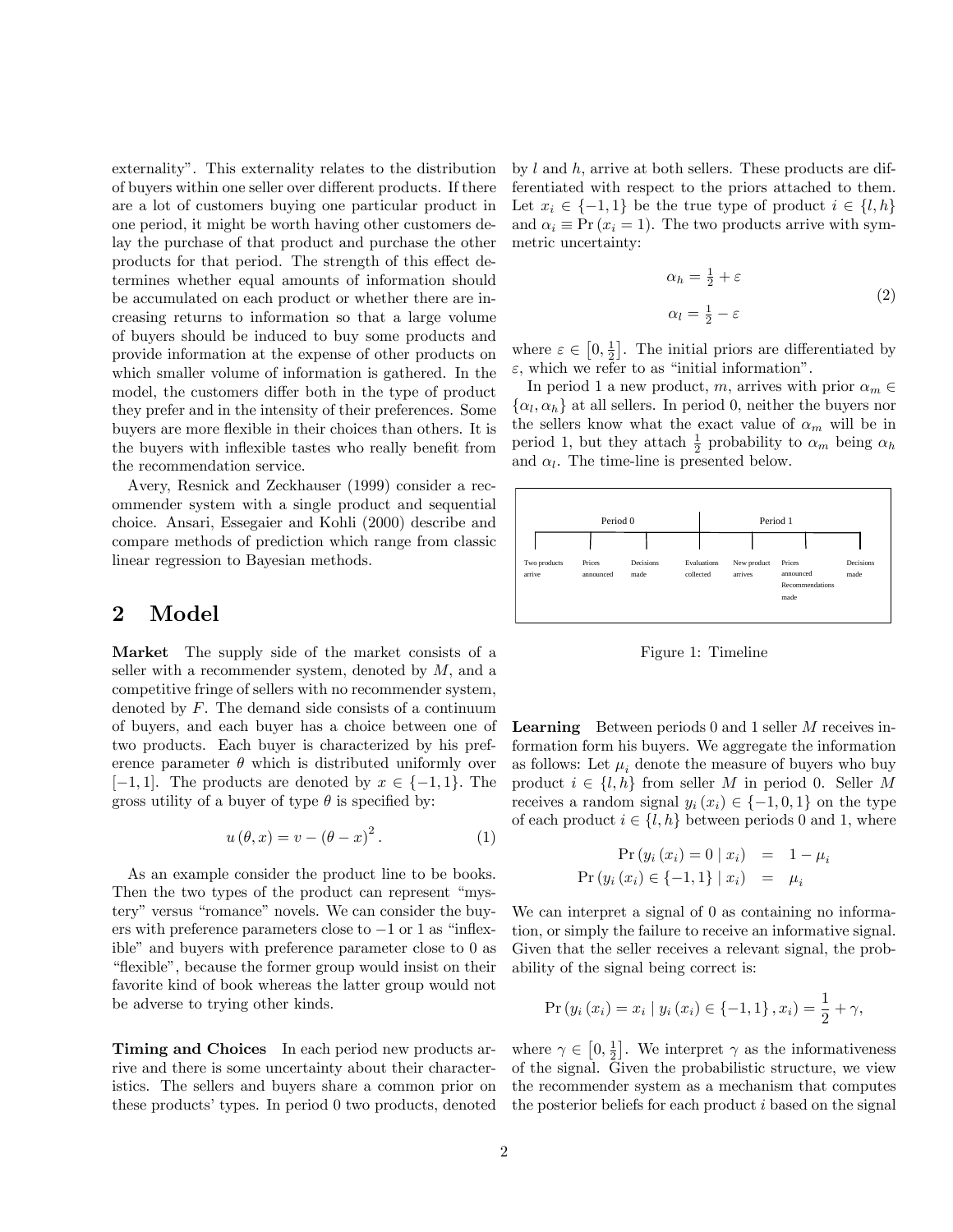$y_i$  and reports them only to the buyers who have bought from him in period  $0$ . The posterior for product  $i$  given signal  $y_i$  will be denoted by

$$
\alpha_i(y_i) \equiv \Pr(x_i = 1 \mid y_i).
$$

Interpretation There are two products arriving with symmetric uncertainty attached in period 0. A high  $\varepsilon$ means there is less uncertainty about each product's type and that the two products are highly differentiated. A low  $\varepsilon$  means uncertainty is high for both products and that initially the two products look similar. On the other hand,  $\gamma$  represents the informativeness of the signal. We interpret  $\rho$ :

$$
\rho = \frac{\gamma}{\varepsilon},\tag{3}
$$

as the "performance" of the recommender system.

## 3 Social Efficiency

In this section we analyze the efficient assignment problem of how to distribute buyers over different sellers and products in order to maximize total surplus.

In the absence of a recommender system, the efficient allocation in period 0 is straightforward. Each buyer should be allocated to the product that gives her the highest per period utility, i.e. all buyers with  $\theta \geq 0$  should buy product h and all buyers with  $\theta < 0$  should buy version l. Notice that the seller choice does not matter in this case, because there is no difference between the service provided by different sellers.

If we introduce uncertainty and information, it is no longer true that each buyer should buy the product which gives her the highest per period expected utility, because a buyer's choice of seller and product in period 0 affects the utility of all the other buyers in period 1. There are two variables which influence the informational externality: (i) the distribution of buyers over sellers  $M$  and  $F$ and (ii) the distribution of buyers over the two different products. The first variable is important because it determines the aggregate information gathered by seller M and thus the overall effectiveness of the recommender system in reducing uncertainty. It is clear that all buyers should purchase from seller  $M$  in period 0 because information has positive value and the inflow of information is maximized when seller M has full market share. Therefore, we ignore the fringe in the remaining analysis.

### Definition 1 (BALANCE)

A distribution of buyers with  $(\mu_h, \mu_l)$  is balanced if  $\mu_h =$  $\mu_l$  and unbalanced if  $\mu_i > \mu_j$  for some  $i \in \{l, h\}.$ 

We would like to investigate whether it can be optimal to create endogenous differentiation through unbalanced distributions. If the distribution is unbalanced, one product is experimented by a larger group of buyers and the small group of buyers wait to benefit from their feedback. If this is the case, then it is also important for efficiency to know the composition of these groups. This suggests the following definition.

### Definition 2 (SORTING)

A distribution of buyers  $(\mu_l, \mu_h)$  is:

- 1. "sorted" if the set of buyers selecting products  $l$  and h are line segments of the form  $[-1, x]$  and  $[x, 1]$ ;
- 2. "shuffled " if  $\mu_i \ge \mu_j$  for some  $i \in \{l, h\}$  and the set of buyers selecting product j consists of two segments  $S^-$ ,  $S^+$  of the forms  $[-1, x]$ ,  $[y, 1]$ . The degree of  $shuffling$  is:

$$
\frac{\min\{|S^-|, |S^+|\}}{\max\{|S^-|, |S^+|\}},
$$

3. "perfectly shuffled" if  $|S^-| = |S^+|$ .



Figure 2: Sorting and Shuffling for  $\mu_h > \mu_l$ 

If a distribution is shuffled, it is the inflexible buyers of both types that benefit more from the endogenous differentiation created by the unbalanced distribution. On the other hand, if a distribution is sorted, it is usually the in flexible buyers of one type receiving information from the experiences of all other buyers. The individual preference of a buyer becomes increasingly in
uential in the determination of the social surplus as the buyer's type moves further away from 0. Therefore, knowing the preference ranking of each buyer over the two products is essential to finding the right balance between the individual buyers' interests and the society's interest, which determines the efficient solution.

In the analysis of the efficient distribution  $(\mu_l, \mu_h)$ , we have to be aware of the fact that the ranking of the utilities from the two products might change as we change